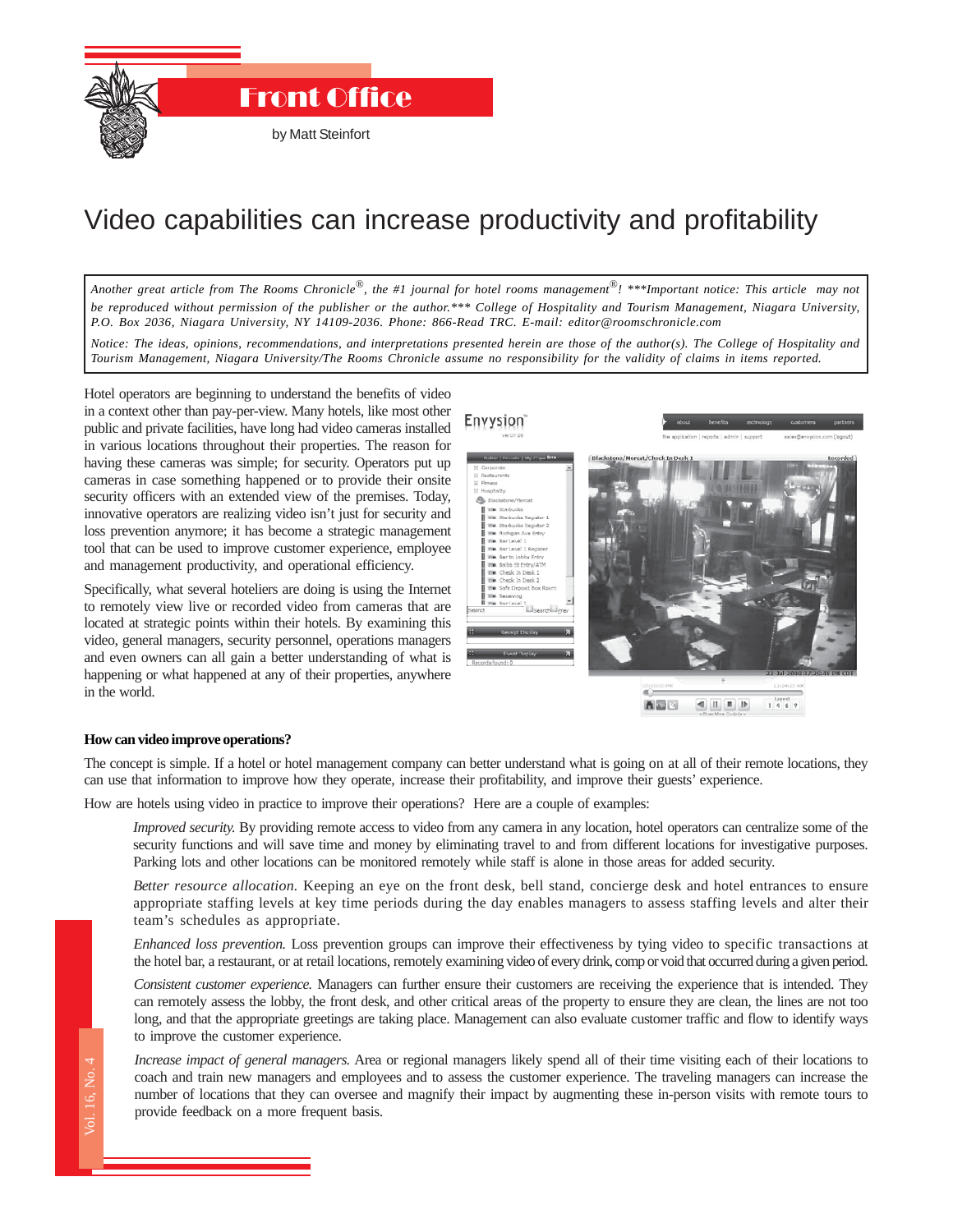*Use data to drive attention to the hotel's most critical events.* Video can provide the appropriate context behind the data. By integrating video with business applications, such as point-of-sale or access control systems, operators can see exactly what happened behind any event in their business. Whether it is verifying that an exception transaction is legitimate or checking adherence to standard practices, video provides the context and eliminates the guesswork.

Progressive hotel managers have utilized video in these and other ways as part of their standard operating procedures to drive 1-2 percent of revenue improvements in profitability.

## **Why haven't hotels already leveraged video in this way?**

Broadband has been widely available in hotels for several years. Cameras and video have been in place in many of these locations even longer. Video providers have touted many of the benefits above since the late 1990's. With all of the pieces apparently in place over the past few years, why haven't more hotels already embraced video in a more extensive and meaningful way and realized the predicted gains in profitability? The answer is pretty simple; historically it has been hard.

There are a variety of things that have to be in place before a hotel can fully take advantage of video.

- It has to be easy to use the video (and not just for an expert)
- It has to be easy to manage by the hotel's typically small IT staff
- It can't overwhelm the company's broadband network
- It can't overwhelm the IT organization
- It has to have a very quick and compelling ROI

If any one of these is not true, then it is very unlikely a hotel will widely deploy video and take advantage of its full capabilities. If it is not easy to use with minimal training, video will only be used by a few people in the company. Its use will remain limited to a handful of individuals in the IT or security departments. If it is difficult to manage, then IT will be forced to limit who has access to video and what they can do with it. If it consumes the broadband connection, regardless of the needs of other mission critical applications, IT will never let it occupy the company's network. If it requires more IT resources to manage than a company can justify, it will never be rolled out. If it doesn't have a clear and compelling return on investment, it will never make it off the planning list.

The problem with the video industry to date has been that most video service providers have not adequately addressed these challenges. The solutions available in the market had evolved from VCRs, as most vendors were very hardware



oriented. Providers were more focused on improving the speeds and feeds of the hardware at the edge than they were about solving the large scale network and management challenges that faced customers wishing to deploy enterprise-wide solutions. These video solutions were fantastic if you were only going to use the video in the location where it was recorded and were only trying to manage one or two video systems at a time.

### **How can hoteliers take advantage of video?**

In recent years a new category of video provider has begun to emerge. Managed Video as a Service (MVaaS) is a subset of the Software as a Service (SaaS) model of software deployment. In the case of MVaaS, video management software is hosted as a service provided to customers across the Internet. Like other SaaS applications, MVaaS eliminates the need to install and run software on the customer's own computers. MVaaS is often used to address the challenges of managing distributed video systems across multiple locations and to reduce the user's burden of software maintenance, ongoing operation, and support. Because MVaaS is hosted on the Internet, it creates a lower cost value proposition when scaled across multiple locations. MVaaS applications are generally priced on a per user, per camera, or per site subscription basis, eliminating the upfront expense typically required for video software.

MVaaS addresses the issues above and ensures that hotels get the benefits of video without having to manage the complexity. MVaaS providers have the ability to either eliminate the complexities raised above entirely or manage them on behalf of the customers, enabling the customers to focus on the business benefits of video without the hassle of managing a large scale video implementation – taking the benefits of video from promise to reality. MVaaS solutions vary from traditional video systems in a number of ways: